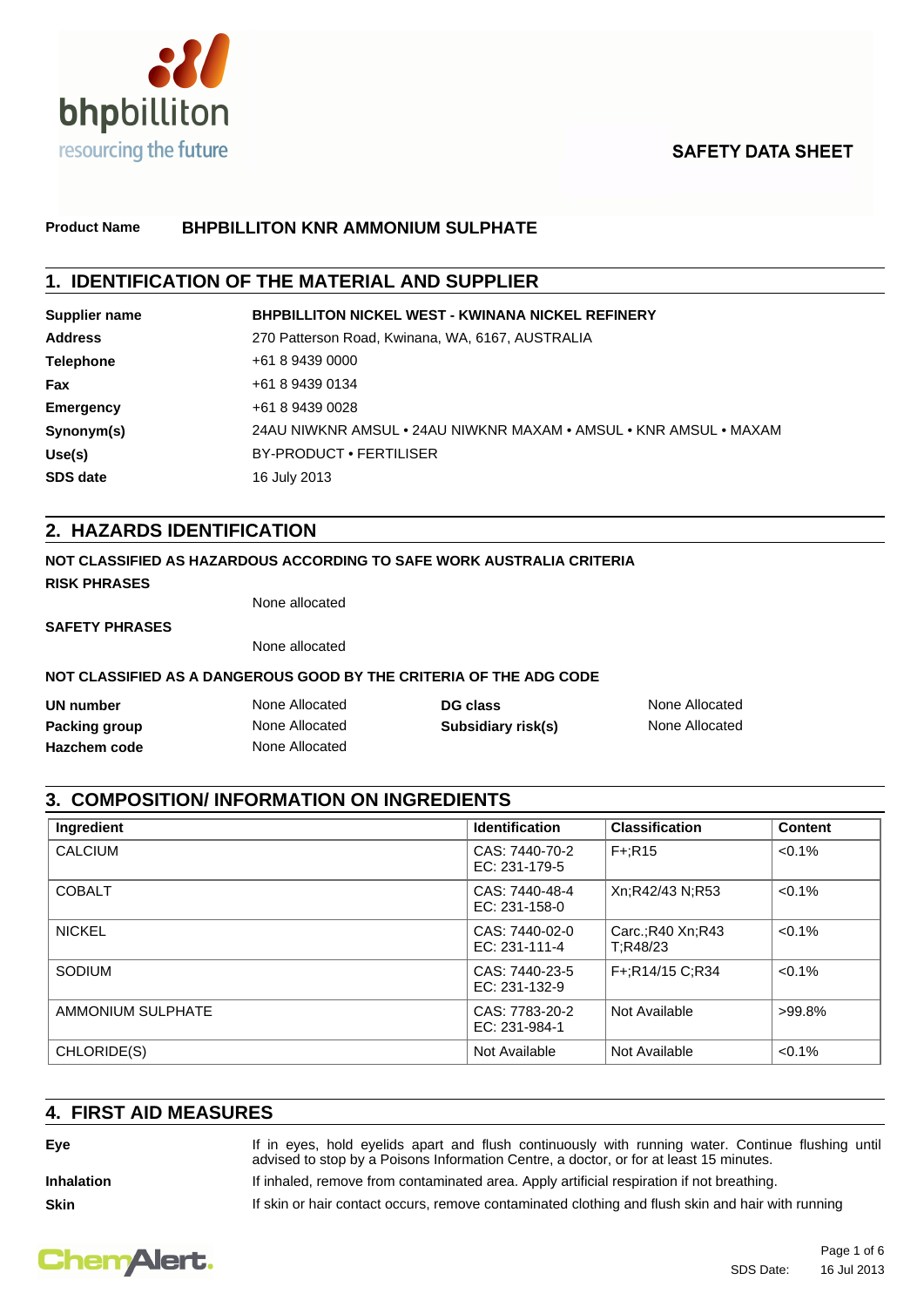|                         | water. Continue flushing with water until advised to stop by a Poisons Information Centre or a doctor.                                       |
|-------------------------|----------------------------------------------------------------------------------------------------------------------------------------------|
| <b>Ingestion</b>        | For advice, contact a Poison Information Centre on 13 11 26 (Australia Wide) or a doctor (at once). If<br>swallowed, do not induce vomiting. |
| <b>Advice to doctor</b> | Treat symptomatically.                                                                                                                       |

## **5. FIRE FIGHTING MEASURES**

| Flammability         | Non flammable. May evolve toxic gases (sulphur/ nitrogen oxides, ammonia) when heated to<br>decomposition. |  |
|----------------------|------------------------------------------------------------------------------------------------------------|--|
| Fire and explosion   | No fire or explosion hazard exists. Toxic gases may be evolved in a fire situation.                        |  |
| <b>Extinguishing</b> | Use an extinguishing agent suitable for the surrounding fire.                                              |  |
| <b>Hazchem code</b>  | None Allocated                                                                                             |  |

#### **6. ACCIDENTAL RELEASE MEASURES**

| <b>Personal precautions</b>      | Wear Personal Protective Equipment (PPE) as detailed in Section 8 of this SDS. Ventilate area<br>where possible. |  |
|----------------------------------|------------------------------------------------------------------------------------------------------------------|--|
| <b>Environmental precautions</b> | Prevent product from entering drains and waterways.                                                              |  |
| Methods of cleaning up           | Contain spillage, then collect and place in suitable containers for disposal. Avoid generating dust.             |  |
| <b>References</b>                | See Sections 8 and 13 for exposure controls and disposal.                                                        |  |

## **7. STORAGE AND HANDLING**

Storage Store tightly sealed in a cool, dry, well ventilated area, removed from incompatible substances and foodstuffs. Ensure containers are adequately labelled, protected from physical damage and sealed when not in use. Check regularly for leaks or spills. Handling Before use carefully read the product label. Use of safe work practices are recommended to avoid eye or skin contact and inhalation. Observe good personal hygiene, including washing hands before eating. Prohibit eating, drinking and smoking in contaminated areas.

## **8. EXPOSURE CONTROLS / PERSONAL PROTECTION**

#### **Exposure standards**

| Ingredient                            | Reference | <b>TWA</b> |                   | <b>STEL</b> |                   |
|---------------------------------------|-----------|------------|-------------------|-------------|-------------------|
|                                       |           | ppm        | mq/m <sup>3</sup> | ppm         | mq/m <sup>3</sup> |
| Cobalt, metal dust & fume (as Co) (h) | SWA (AUS) | $- -$      | 0.05              | $- -$       | $- -$             |
| Nickel, metal                         | SWA (AUS) | --         |                   | $- -$       | $- -$             |
| Nickel, soluble compounds (as Ni)     | SWA (AUS) | $- -$      | 0.1               | $-$         | $\sim$ $\sim$     |

#### **Biological limits**

| Ingredient    | Reference | <b>Determinant</b> | <b>Sampling Time</b>               | <b>BEI</b>  |
|---------------|-----------|--------------------|------------------------------------|-------------|
| <b>COBALT</b> | ACGIH BEI | l Cobalt in urine  | End of shift at<br>end of workweek | ີ 15 µg/L   |
|               | ACGIH BEI | Cobalt in blood    | End of shift at<br>end of workweek | 1 $\mu$ g/L |

**Engineering controls** Avoid inhalation. Use in well ventilated areas. Where an inhalation risk exists, mechanical extraction ventilation is recommended.

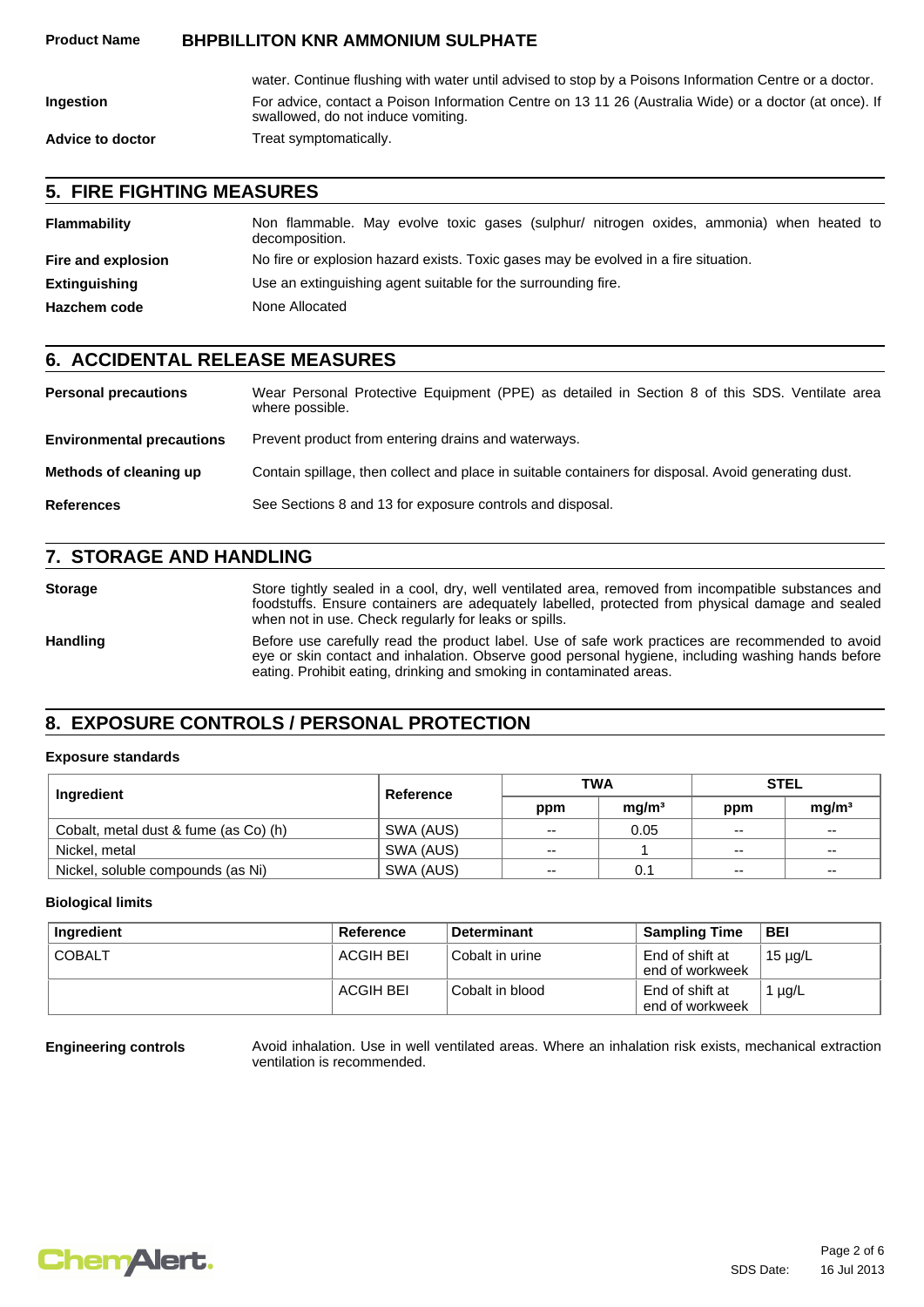#### **PPE**

| Eye / Face  | Wear dust-proof goggles.                                                            |
|-------------|-------------------------------------------------------------------------------------|
| Hands       | Wear PVC or rubber gloves.                                                          |
| <b>Body</b> | When using large quantities or where heavy contamination is likely, wear coveralls. |
| Respiratory | At high dust levels, wear a Class P1 (Particulate) respirator.                      |
|             |                                                                                     |



# **9. PHYSICAL AND CHEMICAL PROPERTIES**

| Appearance                       | <b>WHITE CRYSTALLINE SOLID</b> |
|----------------------------------|--------------------------------|
| Odour                            | <b>ODOURLESS</b>               |
| <b>Flammability</b>              | <b>NON FLAMMABLE</b>           |
| <b>Flash point</b>               | <b>NOT RELEVANT</b>            |
| <b>Boiling point</b>             | <b>NOT RELEVANT</b>            |
| <b>Melting point</b>             | $350^{\circ}$ C                |
| <b>Evaporation rate</b>          | <b>NEGLIGIBLE</b>              |
| рH                               | <b>NOT AVAILABLE</b>           |
| <b>Vapour density</b>            | <b>NOT AVAILABLE</b>           |
| <b>Specific gravity</b>          | <b>NOT AVAILABLE</b>           |
| Solubility (water)               | <b>SOLUBLE</b>                 |
| Vapour pressure                  | <b>NOT RELEVANT</b>            |
| <b>Upper explosion limit</b>     | <b>NOT RELEVANT</b>            |
| <b>Lower explosion limit</b>     | <b>NOT RELEVANT</b>            |
| <b>Partition coefficient</b>     | <b>NOT AVAILABLE</b>           |
| <b>Autoignition temperature</b>  | <b>NOT AVAILABLE</b>           |
| <b>Decomposition temperature</b> | <b>NOT AVAILABLE</b>           |
| <b>Viscosity</b>                 | <b>NOT AVAILABLE</b>           |
| <b>Explosive properties</b>      | <b>NOT AVAILABLE</b>           |
| <b>Oxidising properties</b>      | <b>NOT AVAILABLE</b>           |
| <b>Odour threshold</b>           | <b>NOT AVAILABLE</b>           |
| % Volatiles                      | <b>NEGLIGIBLE</b>              |
|                                  |                                |

# **10. STABILITY AND REACTIVITY**

| <b>Chemical stability</b>                         | Stable under recommended conditions of storage.                                          |
|---------------------------------------------------|------------------------------------------------------------------------------------------|
| <b>Conditions to avoid</b>                        | Avoid heat, sparks, open flames and other ignition sources.                              |
| <b>Material to avoid</b>                          | Incompatible with oxidising agents (eg. hypochlorites).                                  |
| <b>Hazardous Decomposition</b><br><b>Products</b> | May evolve toxic gases (sulphur/ nitrogen oxides, ammonia) when heated to decomposition. |
| <b>Hazardous Reactions</b>                        | Polymerization is not expected to occur.                                                 |

# **11. TOXICOLOGICAL INFORMATION**

| <b>Health Hazard</b><br><b>Summary</b> | Low to moderate toxicity - irritant. This product may present a hazard with direct eye contact,<br>prolonged skin contact or with dust inhalation at high levels. Chronic effects are not anticipated. |                                                                                                  |  |
|----------------------------------------|--------------------------------------------------------------------------------------------------------------------------------------------------------------------------------------------------------|--------------------------------------------------------------------------------------------------|--|
| Eve                                    | Low to moderate irritant. Contact may result in irritation, lacrimation, pain and redness.                                                                                                             |                                                                                                  |  |
| <b>Inhalation</b>                      | Low irritant. Over exposure may result in irritation of the nose and throat, with coughing.                                                                                                            |                                                                                                  |  |
| <b>Skin</b>                            | Low irritant. Prolonged or repeated contact may result in mild irritation, rash and dermatitis.                                                                                                        |                                                                                                  |  |
| Ingestion                              | abdominal pain and diarrhoea.                                                                                                                                                                          | Low to moderate toxicity. Ingestion may result in gastrointestinal irritation, nausea, vomiting, |  |
| <b>Toxicity data</b>                   | COBALT (7440-48-4)<br>LD50 (ingestion)<br>LD50 (intraperitoneal)                                                                                                                                       | 6170 mg/kg (rat)<br>100 mg/kg (rat)                                                              |  |

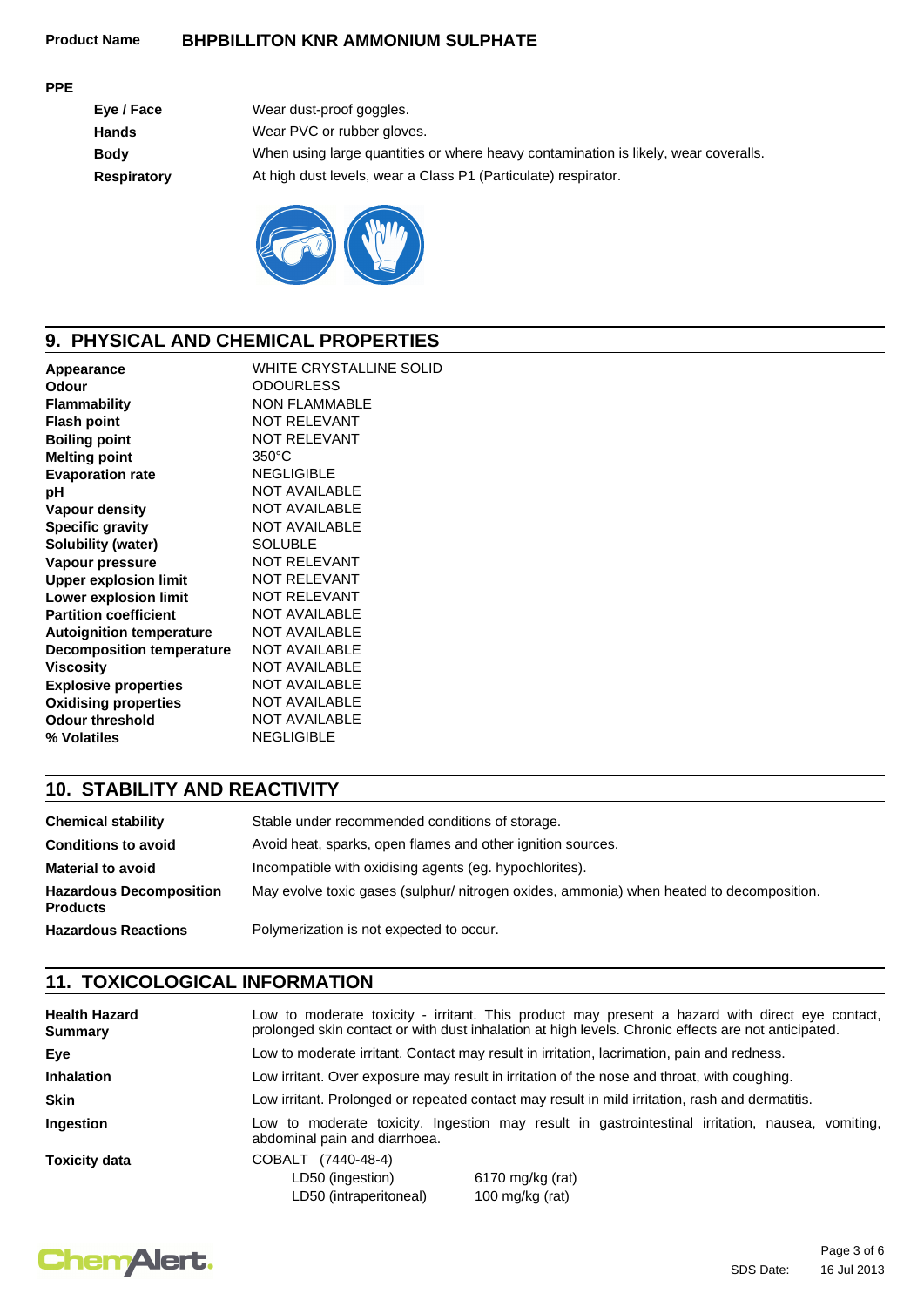| COBALT (7440-48-4)<br>LDLo (ingestion)<br>LDLo (intraperitoneal)<br>LDLo (intravenous)                                           | 750 mg/kg (rabbit)<br>100 mg/kg (mouse)<br>100 mg/kg (mouse)                                                                                       |
|----------------------------------------------------------------------------------------------------------------------------------|----------------------------------------------------------------------------------------------------------------------------------------------------|
| NICKEL (7440-02-0)<br>LD50 (intraperitoneal)<br>LDLo (ingestion)<br>LDLo (subcutaneous)<br>TCLo (inhalation)<br>TDLo (ingestion) | 250 mg/kg (rat)<br>5 mg/kg (guinea pig)<br>7.5 mg/kg (rabbit)<br>15 mg/m <sup>3</sup> /91W-I (guinea pig - tumors)<br>158 mg/kg (rat - foetotoxic) |
| SODIUM (7440-23-5)<br>LD50 (intraperitoneal)                                                                                     | 4 g/kg (mouse)                                                                                                                                     |
| AMMONIUM SULPHATE (7783-20-2)<br>LD50 (ingestion)<br>LD50 (intraperitoneal)<br>LDLo (ingestion)<br>TDLo (ingestion)              | 640 mg/kg (mouse)<br>610 mg/kg (mouse)<br>3500 mg/kg (domestic animal)<br>1500 mg/kg (man - gastrointestinal effects)                              |

## **12. ECOLOGICAL INFORMATION**

| <b>Toxicity</b>                  | No information provided. |
|----------------------------------|--------------------------|
| Persistence and degradability    | No information provided. |
| <b>Bioaccumulative potential</b> | No information provided. |
| <b>Mobility in soil</b>          | No information provided. |
| Other adverse effects            | No information provided. |

## **13. DISPOSAL CONSIDERATIONS**

Waste disposal **Reuse or recycle where possible.** Alternatively, ensure product is covered with moist soil to prevent dust generation and dispose of to an approved landfill site. Contact the manufacturer for additional information. Legislation **Dispose of in accordance with relevant local legislation.** 

## **14. TRANSPORT INFORMATION**

#### **NOT CLASSIFIED AS A DANGEROUS GOOD BY THE CRITERIA OF THE ADG CODE**

|                          | LAND TRANSPORT<br>(ADG) | <b>SEA TRANSPORT</b><br>(IMDG / IMO) | <b>AIR TRANSPORT</b><br>(IATA / ICAO) |  |  |
|--------------------------|-------------------------|--------------------------------------|---------------------------------------|--|--|
| UN number                | None Allocated          | None Allocated                       | None Allocated                        |  |  |
| Proper shipping name     | None Allocated          | None Allocated                       | None Allocated                        |  |  |
| <b>DG class/Division</b> | None Allocated          | None Allocated                       | None Allocated                        |  |  |
| Subsidiary risk(s)       | None Allocated          | None Allocated                       | None Allocated                        |  |  |
| Packing group            | None Allocated          | None Allocated                       | None Allocated                        |  |  |
| Hazchem code             | None Allocated          |                                      |                                       |  |  |

## **15. REGULATORY INFORMATION**

**Inventory Listing(s) AUSTRALIA: AICS (Australian Inventory of Chemical Substances)** All components are listed on AICS, or are exempt. **Poison schedule** A poison schedule number has not been allocated to this product using the criteria in the Standard for the Uniform Scheduling of Medicines and Poisons (SUSMP).

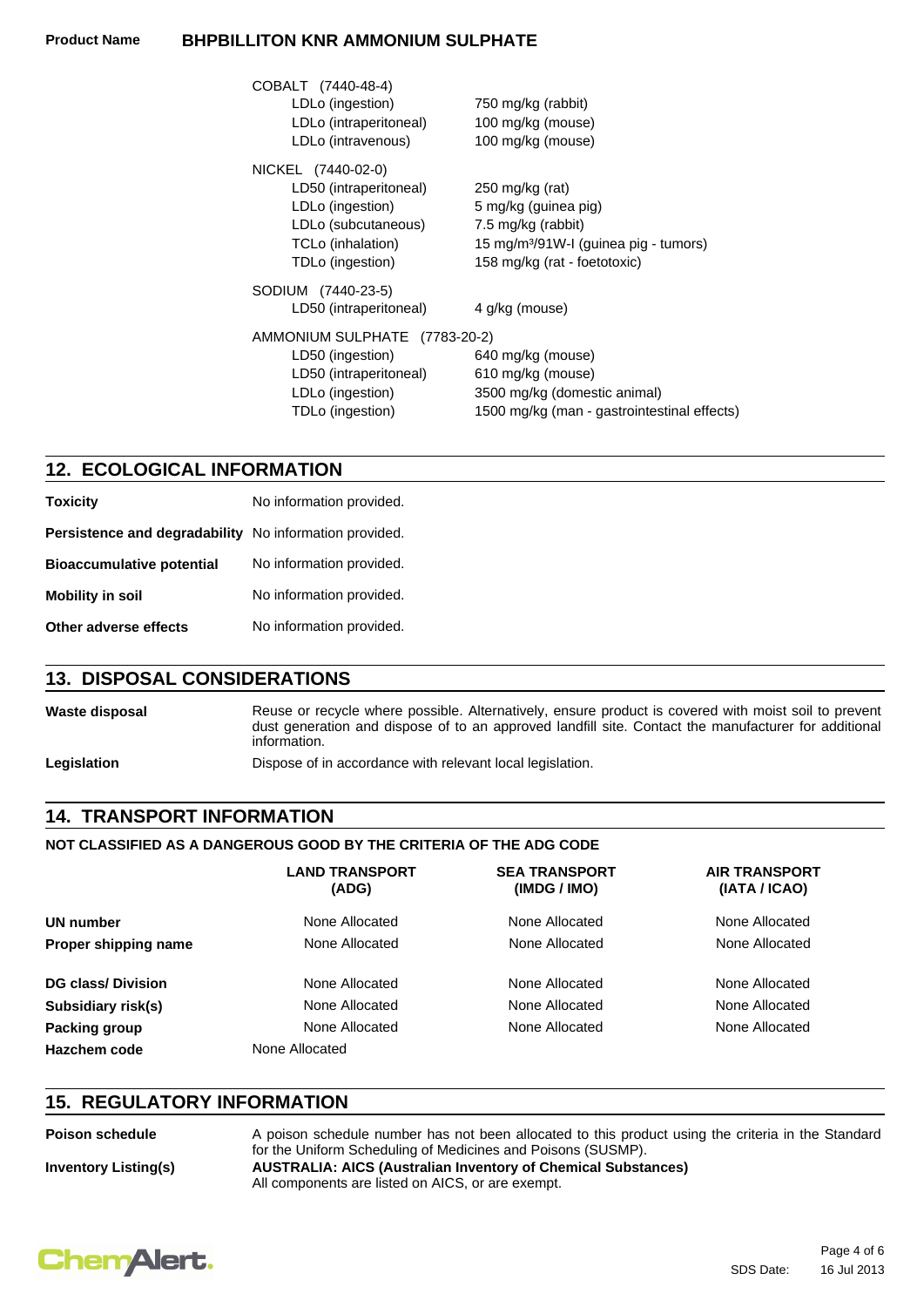## **16. OTHER INFORMATION**

| <b>Additional information</b>                                                    | RESPIRATORS: In general the use of respirators should be limited and engineering controls<br>employed to avoid exposure. If respiratory equipment must be worn ensure correct respirator<br>selection and training is undertaken. Remember that some respirators may be extremely<br>uncomfortable when used for long periods. The use of air powered or air supplied respirators should<br>be considered where prolonged or repeated use is necessary.                                                                                                                                                                                                                                                                                                                                                                                                                                                                                                                                             |                                                                                                                                                                                                                                                                                                                                                                                                                                                                                                                                                                                                                                                                                                                                                                                                                                                                                         |  |  |
|----------------------------------------------------------------------------------|-----------------------------------------------------------------------------------------------------------------------------------------------------------------------------------------------------------------------------------------------------------------------------------------------------------------------------------------------------------------------------------------------------------------------------------------------------------------------------------------------------------------------------------------------------------------------------------------------------------------------------------------------------------------------------------------------------------------------------------------------------------------------------------------------------------------------------------------------------------------------------------------------------------------------------------------------------------------------------------------------------|-----------------------------------------------------------------------------------------------------------------------------------------------------------------------------------------------------------------------------------------------------------------------------------------------------------------------------------------------------------------------------------------------------------------------------------------------------------------------------------------------------------------------------------------------------------------------------------------------------------------------------------------------------------------------------------------------------------------------------------------------------------------------------------------------------------------------------------------------------------------------------------------|--|--|
|                                                                                  | EXPOSURE STANDARDS - TIME WEIGHTED AVERAGE (TWA) or WES (WORKPLACE<br>EXPOSURE STANDARD) (NZ): Exposure standards are established on the premise of an 8 hour<br>work period of normal intensity, under normal climatic conditions and where a 16 hour break between<br>shifts exists to enable the body to eliminate absorbed contaminants. In the following circumstances,<br>exposure standards must be reduced: strenuous work conditions; hot, humid climates; high altitude<br>conditions; extended shifts (which increase the exposure period and shorten the period of<br>recuperation).<br>PERSONAL PROTECTIVE EQUIPMENT GUIDELINES:<br>The recommendation for protective equipment contained within this report is provided as a guide<br>only. Factors such as method of application, working environment, quantity used, product<br>concentration and the availability of engineering controls should be considered before final selection<br>of personal protective equipment is made. |                                                                                                                                                                                                                                                                                                                                                                                                                                                                                                                                                                                                                                                                                                                                                                                                                                                                                         |  |  |
|                                                                                  |                                                                                                                                                                                                                                                                                                                                                                                                                                                                                                                                                                                                                                                                                                                                                                                                                                                                                                                                                                                                     |                                                                                                                                                                                                                                                                                                                                                                                                                                                                                                                                                                                                                                                                                                                                                                                                                                                                                         |  |  |
| <b>HEALTH EFFECTS FROM EXPOSURE:</b><br>apply control methods where appropriate. |                                                                                                                                                                                                                                                                                                                                                                                                                                                                                                                                                                                                                                                                                                                                                                                                                                                                                                                                                                                                     | It should be noted that the effects from exposure to this product will depend on several factors<br>including: frequency and duration of use; quantity used; effectiveness of control measures; protective<br>equipment used and method of application. Given that it is impractical to prepare a ChemAlert report<br>which would encompass all possible scenarios, it is anticipated that users will assess the risks and                                                                                                                                                                                                                                                                                                                                                                                                                                                              |  |  |
| <b>Abbreviations</b>                                                             | <b>ACGIH</b><br>CAS#<br><b>CNS</b><br>EC No.<br><b>GHS</b><br><b>IARC</b><br>LD50<br>mg/m <sup>3</sup><br><b>PEL</b><br>рH<br>ppm<br><b>REACH</b><br>STOT-RE<br>STOT-SE<br><b>SUSMP</b><br><b>TLV</b><br><b>TWA/OEL</b>                                                                                                                                                                                                                                                                                                                                                                                                                                                                                                                                                                                                                                                                                                                                                                             | American Conference of Governmental Industrial Hygienists<br>Chemical Abstract Service number - used to uniquely identify chemical compounds<br><b>Central Nervous System</b><br>EC No - European Community Number<br><b>Globally Harmonized System</b><br>International Agency for Research on Cancer<br>Lethal Dose, 50% / Median Lethal Dose<br>Milligrams per Cubic Metre<br>Permissible Exposure Limit<br>relates to hydrogen ion concentration using a scale of 0 (high acidic) to 14 (highly<br>alkaline).<br>Parts Per Million<br>Regulation on Registration, Evaluation, Authorisation and Restriction of Chemicals<br>Specific target organ toxicity (repeated exposure)<br>Specific target organ toxicity (single exposure)<br>Standard for the Uniform Scheduling of Medicines and Poisons<br>Threshold Limit Value<br>Time Weighted Average or Occupational Exposure Limit |  |  |
| <b>Revision history</b>                                                          | <b>Revision</b>                                                                                                                                                                                                                                                                                                                                                                                                                                                                                                                                                                                                                                                                                                                                                                                                                                                                                                                                                                                     | <b>Description</b>                                                                                                                                                                                                                                                                                                                                                                                                                                                                                                                                                                                                                                                                                                                                                                                                                                                                      |  |  |
|                                                                                  | 2.0                                                                                                                                                                                                                                                                                                                                                                                                                                                                                                                                                                                                                                                                                                                                                                                                                                                                                                                                                                                                 | Standard SDS Review.                                                                                                                                                                                                                                                                                                                                                                                                                                                                                                                                                                                                                                                                                                                                                                                                                                                                    |  |  |
|                                                                                  | 1.0                                                                                                                                                                                                                                                                                                                                                                                                                                                                                                                                                                                                                                                                                                                                                                                                                                                                                                                                                                                                 | Initial SDS creation                                                                                                                                                                                                                                                                                                                                                                                                                                                                                                                                                                                                                                                                                                                                                                                                                                                                    |  |  |
| <b>Report status</b>                                                             | This document has been compiled by RMT on behalf of the manufacturer, importer or supplier of the<br>product and serves as their Safety Data Sheet ('SDS').<br>It is based on information concerning the product which has been provided to RMT by the<br>manufacturer, importer or supplier or obtained from third party sources and is believed to represent<br>the current state of knowledge as to the appropriate safety and handling precautions for the product<br>at the time of issue. Further clarification regarding any aspect of the product should be obtained                                                                                                                                                                                                                                                                                                                                                                                                                        |                                                                                                                                                                                                                                                                                                                                                                                                                                                                                                                                                                                                                                                                                                                                                                                                                                                                                         |  |  |

directly from the manufacturer, importer or supplier.

While RMT has taken all due care to include accurate and up-to-date information in this SDS, it does not provide any warranty as to accuracy or completeness. As far as lawfully possible, RMT accepts no liability for any loss, injury or damage (including consequential loss) which may be suffered or incurred by any person as a consequence of their reliance on the information contained in this SDS.